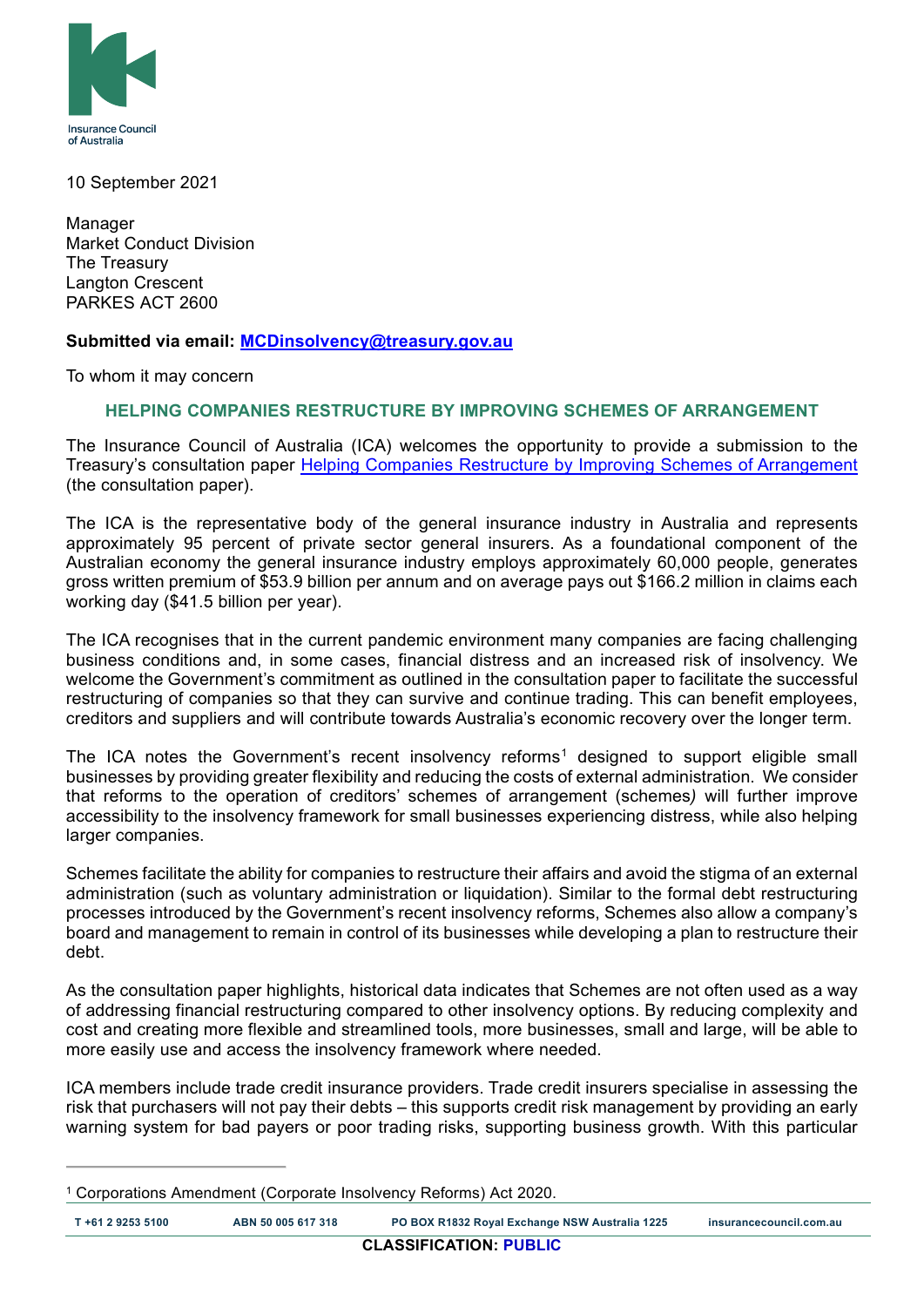

expertise in credit risk management, we suggest below some changes to improve the accessibility of Schemes, drawing upon overseas models. $^{\rm 2}$  $^{\rm 2}$  $^{\rm 2}$ 

# **Automatic moratorium**

The ICA supports the provision of an automatic creditor moratorium as highlighted in the consultation paper. We consider this reform to the current regime for Schemes would provide the company with appropriate time to focus on restructuring its liabilities without the pressure of simultaneously dealing with proceedings against it. We suggest the framework should provide for the following elements.

- An automatic moratorium commencing from the date the company files an application to the court for a moratorium to propose a Scheme to creditors. The moratorium should be for 30 days (or 20 business days) or up until the application for a Scheme is heard by the Court if this is earlier. This timeframe would provide some respite for management to focus on, and formulate, a Scheme proposal.
- The moratorium should include an automatic stay of proceedings relating to any enforcement action against the company by creditors / lessors that may disrupt the restructuring process.
- The moratorium should only apply to debts incurred prior to the date of filing. Any debts incurred during the moratorium period should be paid under normal terms of trade.
- The court have the power to modify or extend the automatic moratorium upon application by the company. Creditors should be given the opportunity to object to such an application if they believe there is no reasonable prospect of restructuring, or if it may compromise their enforcement rights.
- In granting any modification or extension, the court should also be empowered to order that the company is restrained from disposing of any assets other than in the ordinary course of business. This would provide a mechanism to ensure creditors interests are protected.
- The company should also be required to submit financial information to enable its creditors to assess the Scheme proposal.

### **Simplifying the Scheme process**

To simplify the current process, particularly for small businesses, the ICA suggests consideration could be given to providing for the appointment of an independent Scheme Manager (by the company or the Court) for non-complex restructuring cases.

Currently, the Scheme process is a court-supervised process and the Australian Securities and Investments Commission (ASIC) is involved in several aspects in order to oversee the protection of the interests of any creditors affected by the Scheme $^3$  $^3$ . The appointment of a Scheme Manager (who should be a registered liquidator) would enable ASIC's resources to be devoted to more complex proposals and could also minimise direct court involvement.

The Scheme Manager would be responsible for overseeing the process and the company's compliance with its obligations to effectuate the Scheme proposal and would also support the company in a range of administrative matters (for example, preparation of documents and chairing Scheme meetings). The Scheme Manager would also be required to report to the court on any matters of concern involving the

<span id="page-1-0"></span><sup>2</sup> The International Monetary Fund (IMF) Working Paper *Flattening the Insolvency Curve: Promoting Corporate Restructuring in Asia and the Pacific in the Post-C19 Recovery*, 29 January 2021 (IMF working paper), notes several elements of debt resolution frameworks.

<span id="page-1-1"></span><sup>&</sup>lt;sup>3</sup> For instance, ASIC has a role in the review and registration of scheme documents and reporting to the Court on any complex issues or possible areas of objection if the Scheme is unfair or unjust. Refer ASIC Regulatory Guide 60 *Schemes of arrangement* (September 2020).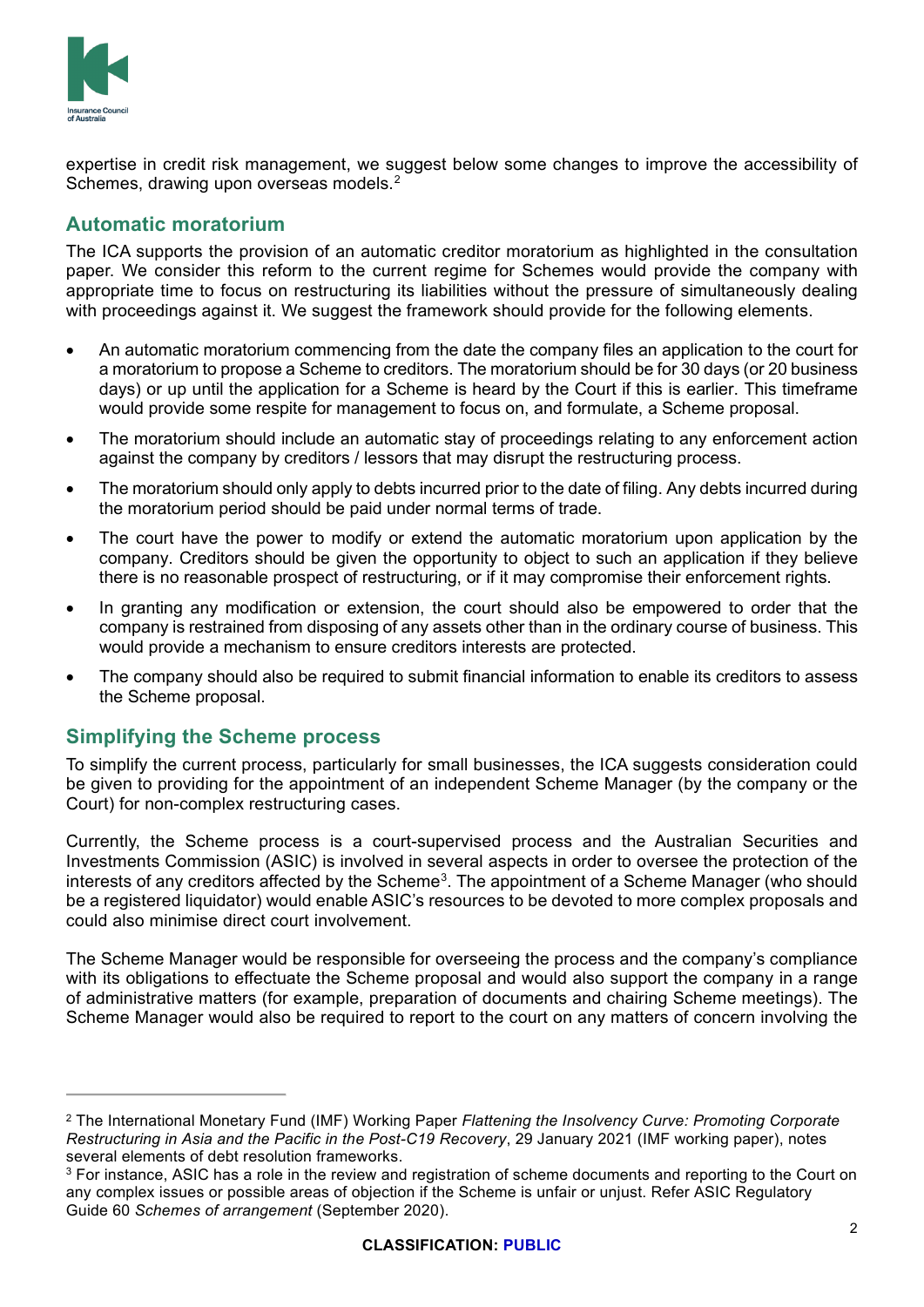

Scheme and/or its participants. The Scheme Manager would not be involved in the day-to-day management of the company.

This process is not intended to change current requirements for creditors to vote on the Scheme proposal and for court approval of the Scheme.

An alternative to the appointment of a Scheme Manager could possibly be the appointment of an oversight Creditors Committee that includes representation from each major class of creditor. This may also assist to minimise the burden on the court system and ASIC.

## **Additional suggested areas for improvement**

The ICA suggests consideration could also be given to the following additional areas to further enhance the accessibility and operation of Schemes.

- *Protection against insolvent trading for directors:* appropriate safe-harbour provisions should be in place, similar to the Government's recent small business reforms for debt restructuring, to ensure that certain director actions undertaken while the company is under restructuring are not in breach of insolvent trading laws.
- *Cross-class cram down:* this mechanism would allow a company to 'cram down' or prevent a minority class of dissenting creditors from blocking a Scheme, essentially removing the 'veto' right for certain classes of creditors. However, appropriate safeguards should also be in place to ensure a Scheme does not discriminate unfairly between different classes of creditors and that dissenting creditors are not worse off under the Scheme compared to a liquidation scenario. For instance, court approval would be predicated on conditions being met (such as agreement by a majority of creditors and a fairness test) and a requirement that the claims of shareholders do not rank ahead of those of the dissenting creditors.
- *"Pre-packed" Schemes:* this mechanism would allow the court to approve a creditor scheme of arrangement without the need for a meeting of creditors. This more streamlined mechanism is expected to reduce the number of formal processes and the burden on the courts, also potentially saving time and costs. Again, safeguards should be in place including appropriate disclosure and the court being satisfied that the Scheme would have been approved had a creditors meeting and vote been held.
- *Super priority for rescue financing:* this enables a Court to order "super priority" for debts incurred by a company in respect of financing acquired to enable the company to restructure, meaning such rescue financing can be repaid ahead of existing secured, unsecured and preferential creditors. This priority would more readily facilitate and encourage financiers, lenders and suppliers to provide rescue financing necessary for the company to continue trading and remain as a going concern. Consideration could also be given to providing certain tax concessions to providers of rescue financing as an additional incentive.
- *Deferred payment of statutory obligations:* deferring such payments for the duration of the restructuring period could assist a company with its cash flow management. Deferral could also include, for instance, commitment to a repayment plan linked to the company's cash flow or some other form of repayment arrangement.
- *Voting on resolutions: c*onsideration could be given to reducing the threshold needed to pass a resolution from 75 percent in value to 50 percent (retaining the requirement for 50 percent in number) to align with other forms of administration. In addition, related parties should preferably be excluded from voting.
- *Claims for interest, costs and expenses:* consideration could be given to excluding claims for interest (whether default, penalty interest etc), costs and expenses accruing on participating Scheme